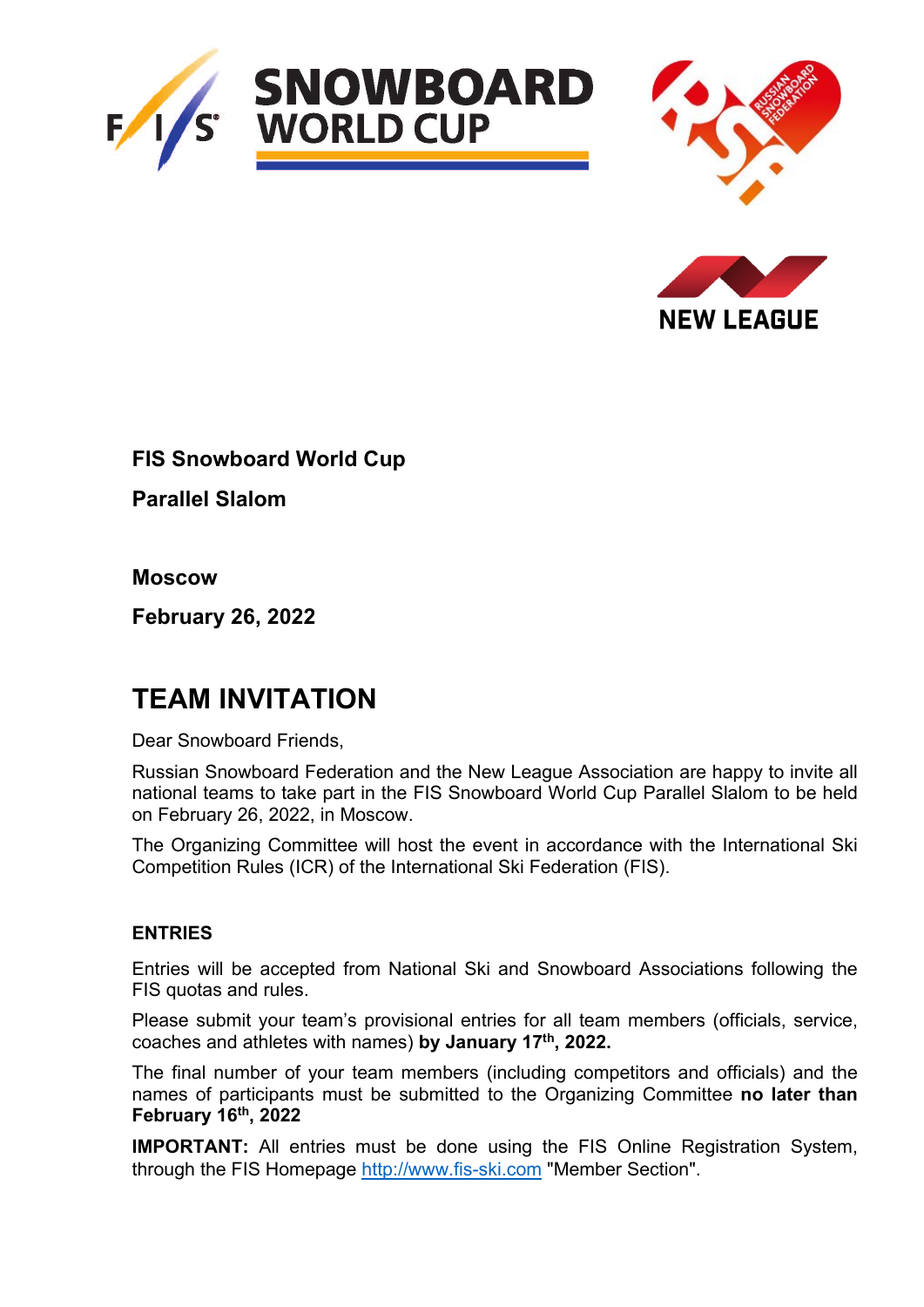## **VISA SUPPORT**

The Organizing Committee provides support and assistance to all teams at each step of the Russian visa application process.

In order to receive a visa invitation, please provide the following information:

- a scanned copy of passport in good quality;
- Russian Consulate of which city you are planning on applying for visa at;
- filled in template.

**Due to COVID-19, a special permission for all foreign visitors will be required, therefore we kindly ask you to indicate the route of your travelling with the flight details.** 

 An official invitation letter will then be issued using the data provided, so please **double check all the information, as mistakes will result in difficulties for the applicant.** 

Please submit your requests to the contact person of the Organizing Committee:

Mrs. Svetlana Safina

+7 9858906170

info@russnowboard.com

In order to make sure that all teams get their visas in due time before the event, all National Ski and Snowboard Associations are kindly asked to send their visa invitation requests as early as possible for all participants that may qualify for the Snowboard FIS World Cup Series.

#### **PARTICIPATION FEE**

According to the World Cup Rules a mandatory participation fee of **CHF 30** per each competitor per competition day has to be paid to the Organizing Committee.

The participation fee has to be paid by all the athletes prior to departure starting on February  $23<sup>th</sup>$ , 2022. The participation fee is to be paid at the race office to Mrs. Svetlana Safina from the Russian Snowboard Federation.

**Please note, that the Organizing Committee has no possibility of accepting credit cards, however payments in Rubles, Euros, and CHF will be accepted, but change may be given in Rubles.** 

#### **ACCOMMODATION, MEALS AND TRANSFERS**

Accommodation will be provided to all teams from 15.00 on February 23<sup>th</sup>, 2022, till 12.00 on February 27<sup>th</sup>, 2022, in the AZIMUT Hotel Smolenskaya (7 km from the venue).

Half board will be provided to the teams beginning with dinner on February  $23<sup>th</sup>$  and ending with breakfast on February 27<sup>th</sup>.

Transfers airport-hotel-airport and hotel-venue-hotel will be provided to the teams according to the flight details and event schedule.

As per the FIS Rule, accommodation, meals and transfers will be charged by the Organizing Committee in RUR equivalent of CHF 80 per day per person.

Each team will be responsible for any damage incurred during their stay.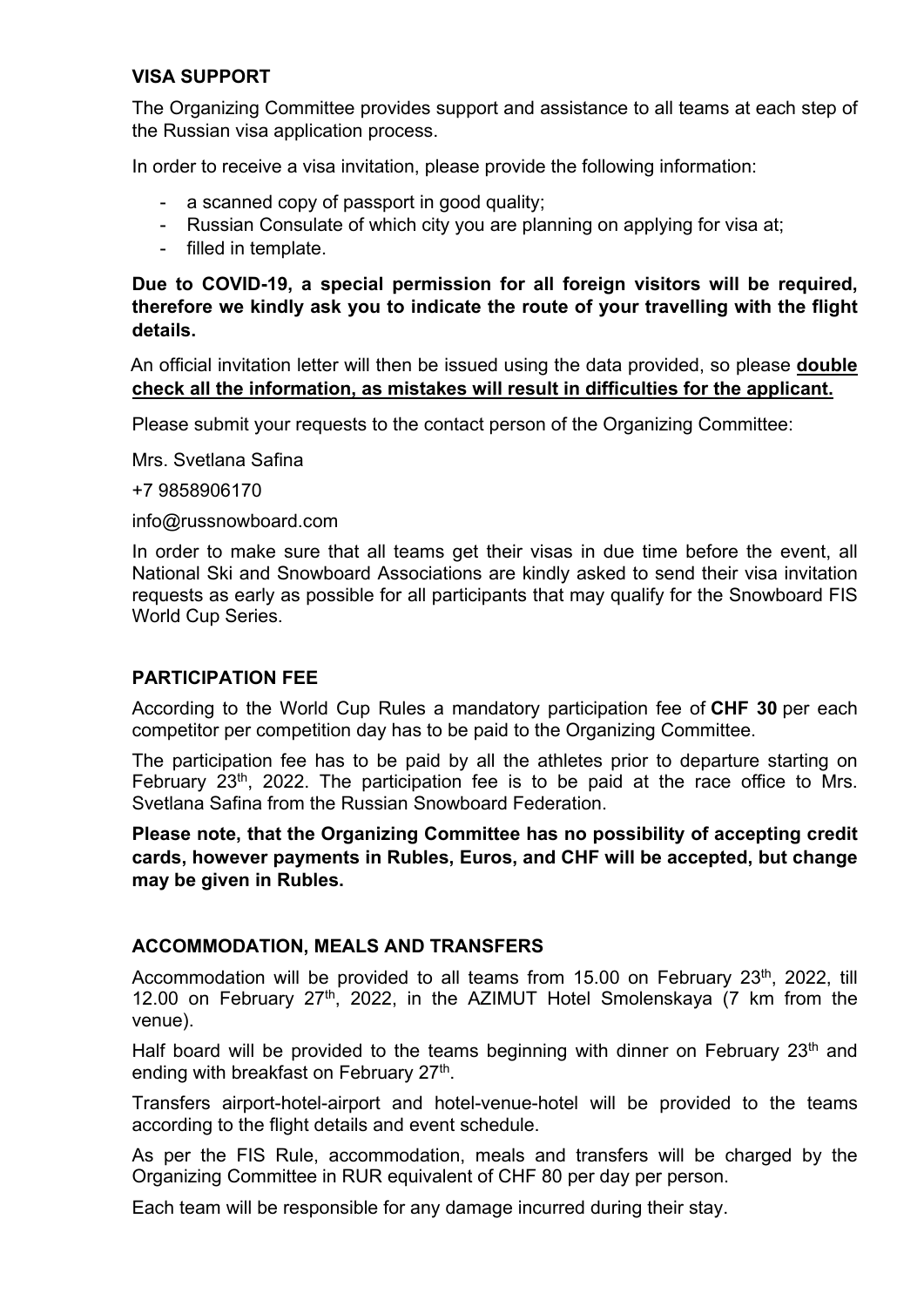Please submit your accommodation requests, as well as flight details to the Contact Person of the Organizing Committee:

Mrs. Anastasia Koroleva +7 916 832-90-36 [nastya.newliga@gmail.com](mailto:janevolodarskaya@gmail.com)

## **RADIO FREQUENCES AND COMMUNICATION**

Due to the Russian law regarding the radio communication during major events such as the World Cup, all radio frequencies (RF) used by the participating teams must undergo an electromagnetic compatibility (EMC) test. The Results of the EMC test will be communicated to the teams in good time. In case the radio frequency is classified as "not free", but the team insists on using their own radios, **the fee or penalty for using such frequencies will have to be paid by the teams!** 

## **RACE OFFICE**

Race Office and the information desk will be located at the official hotel of the event.

Team registration and team captains' meetings will be held at the hotel according to the event schedule.

#### **BIBS**

All competitors must wear bibs during all official trainings, competition and award ceremonies.

#### **ACCIDENT INSURANCE**

Each competitor must carry his/her own medical insurance. The Organizing Committee, sponsors, suppliers, FIS and Snowboard Federation of Russia assume no responsibility for accidents, damage or loss of equipment, nor second or third party claims during the event.

In the case of accidents on course during competition or trainings, medical personnel from the Organizing Committee will be responsible for any medical decision in cooperation with the respective team's medical personnel and local hospital.

#### **ANTI-DOPING CONTROL**

Anti-doping control may be conducted for each event and gender.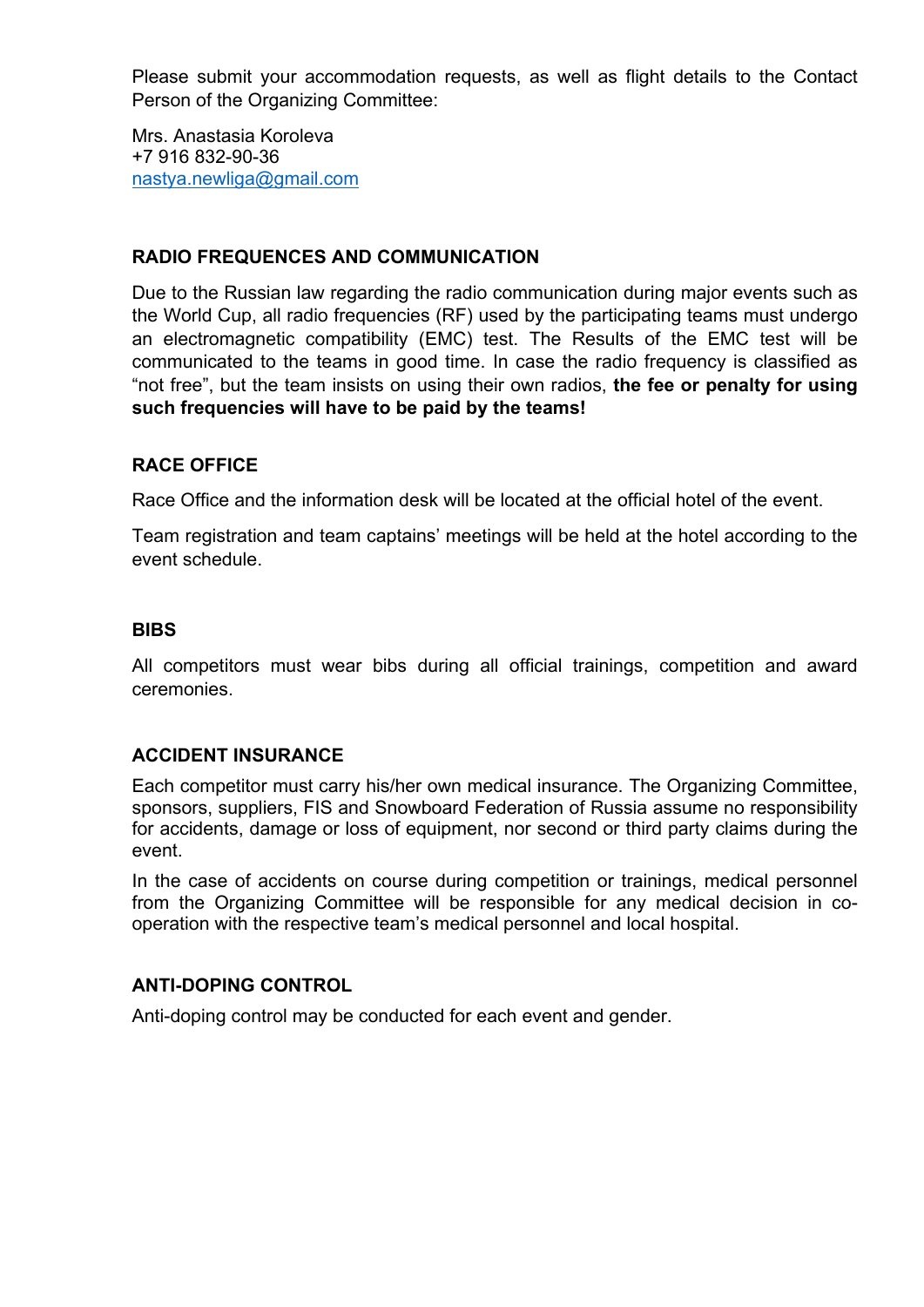# **PROVISIONAL SCHEDULE**

## **MOSCOW**

| WED, February 23th, 2022<br><b>Official Arrival Day</b><br><b>Team Captains Meeting</b> | Hotel AZIMUT Hotel Smolenskaya<br>Race Office |
|-----------------------------------------------------------------------------------------|-----------------------------------------------|
| THU, February 24th, 2022<br><b>Training Day</b>                                         | <b>Training Venue Lata Track</b>              |
| FRI, February 25th, 2022<br><b>Training Day</b>                                         | <b>Training Venue Lata Track</b>              |
| SAT, February 26th, 2022<br><b>Parallel Slalom</b>                                      | Event Venue Vorobyovy Gory                    |
| SUN, February 27th, 2022<br><b>Official Departure Day</b>                               | Hotel                                         |

#### **PRIZE MONEY**

Prize money will be transferred within 7 days from the last competition day to the athletes accounts.

Prize Fund for Individual Event:

| Place                      | $\%$   | Amount        |
|----------------------------|--------|---------------|
|                            | 45.00% | 11 250,00 CHF |
| $\overline{2}$             | 23.50% | 5 875,00 CHF  |
| 3                          | 12.50% | 3 125,00 CHF  |
| 4                          | 6.00%  | 1 500,00 CHF  |
| 5                          | 3.00%  | 750,00 CHF    |
| 6                          | 2.50%  | 625,00 CHF    |
| 7                          | 2.25%  | 562,50 CHF    |
| 8                          | 2.00%  | 500,00 CHF    |
| 9                          | 1.75%  | 437,50 CHF    |
| 10                         | 1.50%  | 375,00 CHF    |
| 25000 CHF per event/gender |        |               |